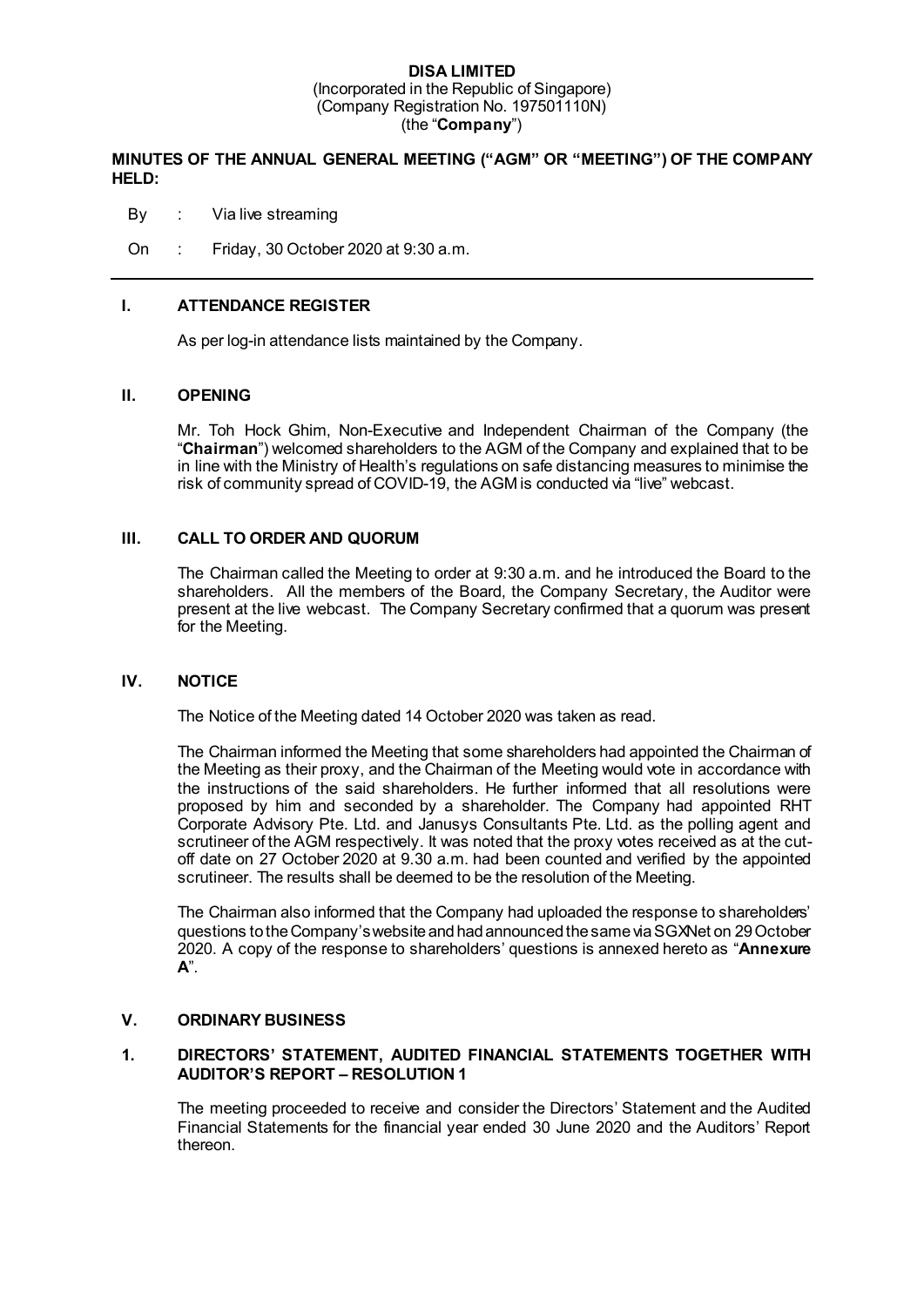| The result of Ordinary Resolution 1 tabled at the Meeting, taken on a poll, was as follows: |                  |                |
|---------------------------------------------------------------------------------------------|------------------|----------------|
|                                                                                             | Number of Shares | Percentage (%) |

| Total                               | 2,006,183,450 | --------<br>100%  |
|-------------------------------------|---------------|-------------------|
| Against the Resolution :<br>Abstain | 4,900,000     | $0.24\%$<br>$0\%$ |
| For the Resolution                  | 2,001,283,450 | 99.76%            |

Based on the above result, the Chairman declared the Ordinary Resolution 1 carried and it was **RESOLVED**:

THAT the Directors' Statement and the Audited Financial Statements of the Company for the financial year ended 30 June 2020 together with the Auditors' Report thereon be received and adopted.

### **2. PAYMENT OF DIRECTORS' FEES FOR THE FINANCIAL YEAR ENDED 30 JUNE 2020 – RESOLUTION 2**

The Chairman proceeded to agenda item 2 on the payment of Director's fees of S\$170,400 for the financial year ended 30 June 2020 (FY2019: S\$252,500).

The result of Ordinary Resolution 2 tabled at the Meeting, taken on a poll, was as follows:

| Total                               | ÷         | 2,006,183,450                     | 100%                     |
|-------------------------------------|-----------|-----------------------------------|--------------------------|
| Against the Resolution :<br>Abstain | $\bullet$ | 4,940,000                         | 0.25%<br>$0\%$           |
| For the Resolution                  | ٠         | Number of Shares<br>2,001,243,450 | Percentage (%)<br>99.75% |

Based on the above result, the Chairman declared the Ordinary Resolution 2 carried and it was **RESOLVED**:

THAT the Directors' fees of S\$170,400 for the financial year ended 30 June 2020, be and is hereby approved.

# **3. RE-ELECTION OF MR. LIM SOON HOCK AS DIRECTOR – RESOLUTION 3**

Mr. Lim Soon Hock who was retiring pursuant to Regulation 92 of the Company's Constitution had consented to continue in office. Mr. Lim Soon Hock, upon re-election as a Director of the Company, would remain as a Non-Executive and Non-Independent Director and a member of the Audit and Risk Committee, Remuneration Committee and Nominating Committee.

The result of Ordinary Resolution 3 tabled at the Meeting, taken on a poll, was as follows:

| Total                                                     | ٠ | 2,006,183,450              | 100%                     |
|-----------------------------------------------------------|---|----------------------------|--------------------------|
| For the Resolution<br>Against the Resolution :<br>Abstain |   | 2,001,283,450<br>4,900,000 | $0.24\%$<br>$0\%$        |
|                                                           |   | <b>Number of Shares</b>    | Percentage (%)<br>99.76% |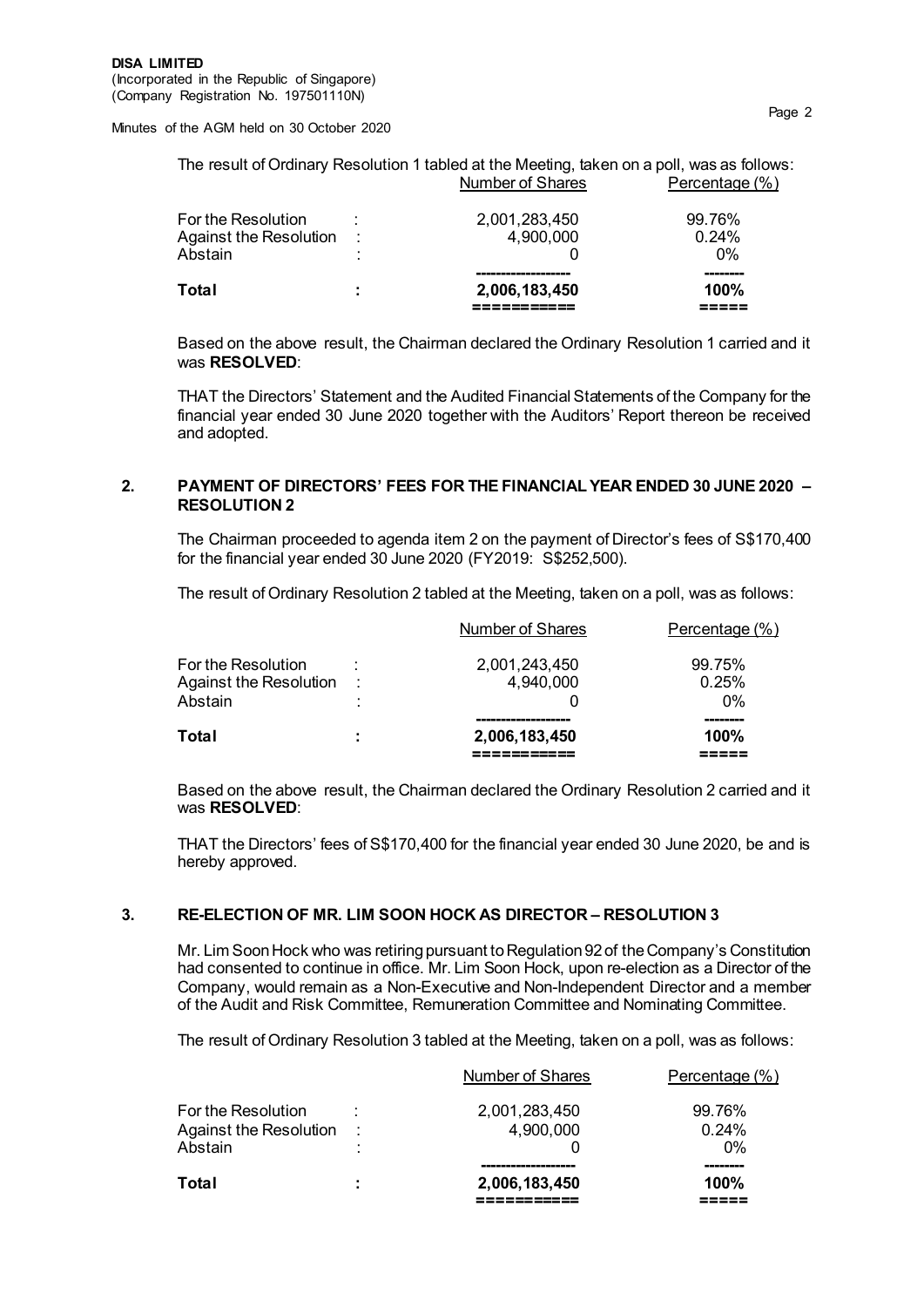Based on the above result, the Chairman declared the Ordinary Resolution 3 carried and it was **RESOLVED**:

THAT Mr. Lim Soon Hock, retiring by rotation pursuant to Regulation 92 of the Constitution of the Company, be and is hereby re-elected as a Director of the Company.

#### **4. RE-ELECTION OF MR. LOH EU TSE DEREK AS DIRECTOR – RESOLUTION 4**

Mr. Derek Loh Eu Tse who was retiring pursuant to Regulation 92 of the Company's Constitution had consented to continue in office. Mr. Derek Loh Eu Tse, upon re-election as a Director of the Company, would remain as an Independent Non-Executive Director and the Chairman of the Remuneration Committee and a member of the Audit and Risk Committee and Nominating Committee.

The result of Ordinary Resolution 4 tabled at the Meeting, taken on a poll, was as follows:

| Total                                                   | ÷             | 2,006,183,450              | 100%                        |
|---------------------------------------------------------|---------------|----------------------------|-----------------------------|
| For the Resolution<br>Against the Resolution<br>Abstain | $\sim$ 1<br>٠ | 2,001,283,450<br>4,900,000 | 99.76%<br>$0.24\%$<br>$0\%$ |
|                                                         |               | Number of Shares           | Percentage (%)              |

Based on the above result, the Chairman declared the Ordinary Resolution 4 carried and it was **RESOLVED**:

THAT Mr. Derek Loh Eu Tse, retiring by rotation pursuant to Regulation 92 of the Constitution of the Company, be and is hereby re-elected as a Director of the Company.

#### **5. RE-APPOINTMENT OF AUDITORS - RESOLUTION 5**

The fifth item is on the re-appointment of Messrs Baker Tilly TFW LLP as Auditors of the Company and authorising the Directors of the Company to fix their remuneration.

The result of Ordinary Resolution 5 tabled at the Meeting, taken on a poll, was as follows:

| Total                             | ÷             | 2,006,183,450    | 100%           |
|-----------------------------------|---------------|------------------|----------------|
| Against the Resolution<br>Abstain | $\sim$ 1<br>٠ | 4,900,000        | 0.24%<br>$0\%$ |
| For the Resolution                |               | 2,001,283,450    | 99.76%         |
|                                   |               | Number of Shares | Percentage (%) |

Based on the above result, the Chairman declared the Ordinary Resolution 5 carried and it was **RESOLVED**:

THAT Messrs Baker Tilly TFW LLP be and are hereby appointed as the Independent Auditors of the Company until the conclusion of the next AGM, and the Directors be and are hereby authorized to fix their remuneration.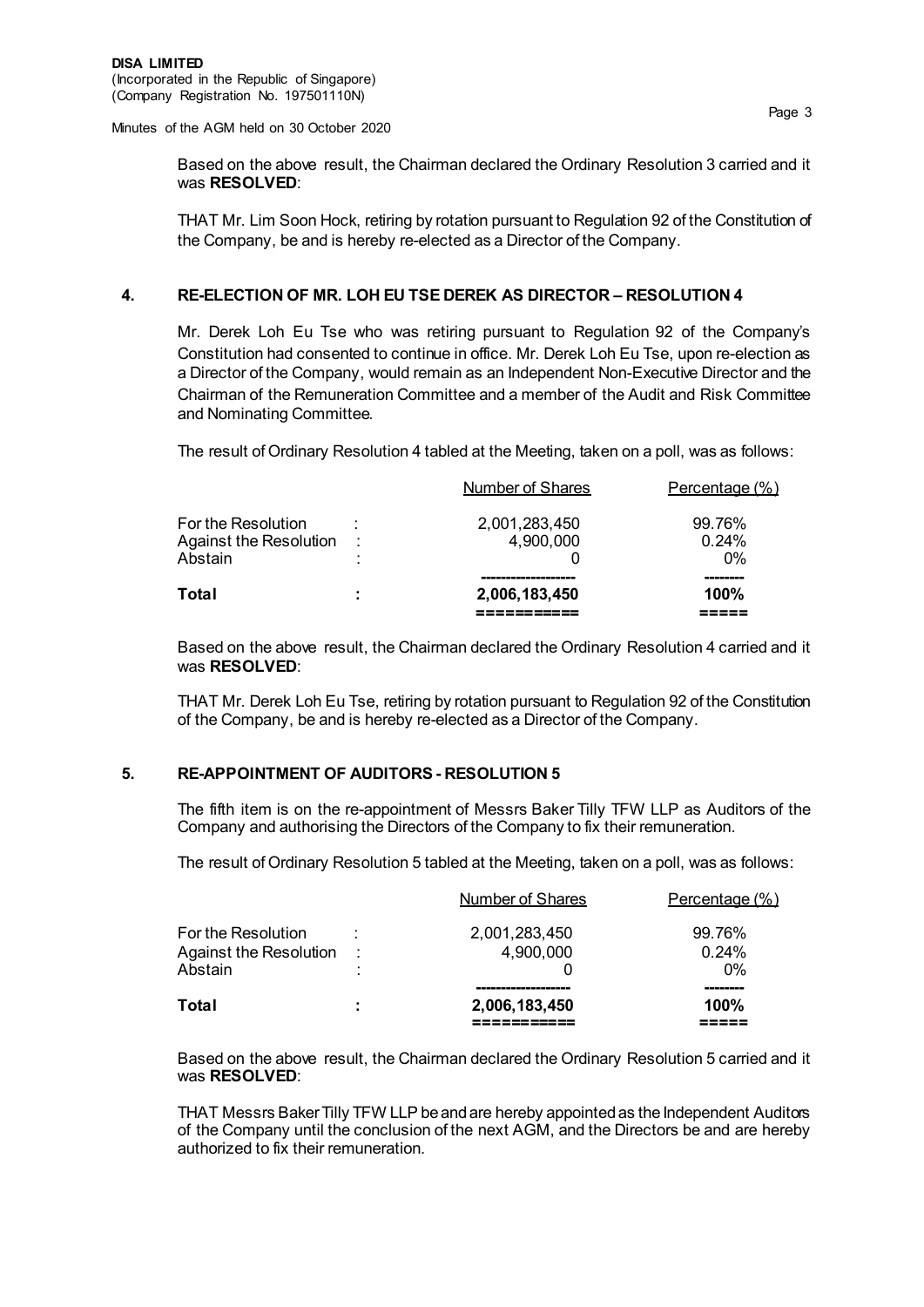### **6. TO TRANSACT ANY OTHER ORDINARY BUSINESS WHICH MAY BE PROPERLY TRANSACTED AT AN ANNUAL GENERAL MEETING**

The Chairman tabled the motion on the transaction of any other ordinary business which may be properly transacted at the AGM.

As there were no other ordinary business to be transacted, the Chairman dismissed the motion.

### **VI. SPECIAL BUSINESS**

### 7. **AUTHORITY TO ALLOT AND ISSUE SHARES – RESOLUTION 6**

Chairman informed the Meeting that the Company is required to obtain the approval of its shareholders prior to any issuance of new shares and/or making or granting new instruments.

The result of Ordinary Resolution 6 tabled at the Meeting, taken on a poll, was as follows:

| Total                                                   | ÷         | 2,006,183,450               | 100%                     |
|---------------------------------------------------------|-----------|-----------------------------|--------------------------|
| For the Resolution<br>Against the Resolution<br>Abstain | - 11<br>٠ | 1,931,283,450<br>74,900,000 | 96.27%<br>3.73%<br>$0\%$ |
|                                                         |           | Number of Shares            | Percentage (%)           |

Based on the above result, the Chairman declared the Ordinary Resolution 6 carried and it was **RESOLVED** THAT:

- (A) (i) allot and issue shares in the capital of the Company ("**Shares**") whether by way of rights, bonus or otherwise; and/or
	- (ii) make or grant offers, agreements or options (collectively, "**Instruments**") that might or would require Shares to be issued, including but not limited to the creation and issue of (as well as adjustment to) warrants, debentures or other instruments convertible into Shares,

at any time and upon such terms and conditions and for such purposes and to such persons as the Directors may in their absolute discretion deem fit;

(B) (notwithstanding that the authority conferred by this Ordinary Resolution may have ceased to be in force) issue Shares in pursuance of any Instruments made or granted by the Directors while this Ordinary Resolution was in force,

provided that:

(a) the aggregate number of Shares to be issued pursuant to this Ordinary Resolution (including Shares to be issued in pursuance of Instruments made or granted pursuant to this Ordinary Resolution), does not exceed 100% of the total number of issued Shares in the capital of the Company (excluding treasury shares and subsidiary holdings) (as calculated in accordance with subparagraph (b) below), of which the aggregate number of Shares to be issued other than on a pro rata basis to shareholders of the Company (including Shares to be issued in pursuance of Instruments made or granted pursuant to this Ordinary Resolution) does not exceed 50% of the total number of issued Shares in the capital of the Company (excluding treasury shares and subsidiary holdings) (as calculated in accordance with sub-paragraph (b) below);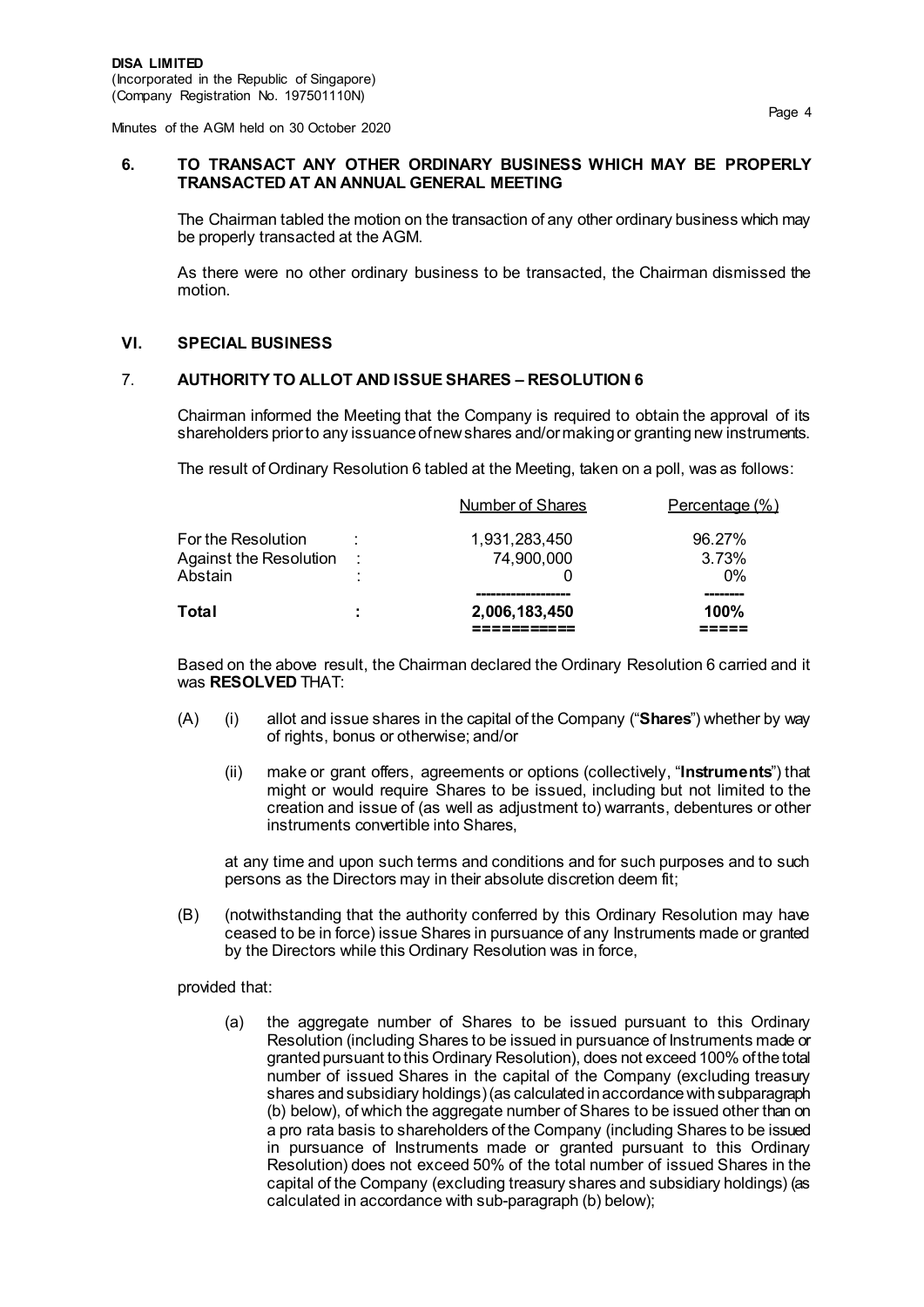- (b) (subject to such manner of calculation as may be prescribed by the SGX-ST) for the purpose of determining the aggregate number of Shares that may be issued under subparagraph (a) above, the percentage of the total issued Shares shall be based on the total number of issued Shares in the capital of the Company (excluding treasury shares and subsidiary holdings) at the time of passing of this Ordinary Resolution, after adjusting for:
	- (i) new Shares arising from the conversion or exercise of any convertible securities;
	- (ii) new Shares arising from exercise of share options or vesting of share awards, provided the share options or share awards were granted in compliance with Part VIII of Chapter 8 of the Catalist Rules; and
	- (iii) any subsequent bonus issue, consolidation or subdivision of Shares;

Adjustments in accordance with sub-paragraphs (b)(i) and (b)(ii) above are only to be made in respect of new Shares arising from convertible securities, share options or share awards which were issued and outstanding or subsisting at the time of the passing of this Resolution;

- (c) in exercising the authority conferred by this Ordinary Resolution, the Company shall comply with the provisions of the Catalist Rules for the time being in force (unless such compliance has been waived by the SGX-ST), all applicable legal requirements under the Companies Act and the Company's Constitution for the time being; and
- (d) (unless revoked or varied by the Company in a general meeting) the authority conferred by this Ordinary Resolution shall continue in force (i) until the conclusion of the next annual general meeting of the Company or the date by which the next annual general meeting of the Company is required by law and the Catalist Rules to be held, whichever is the earlier; or (ii) in the case of Shares to be issued in pursuance of the Instruments, made or granted pursuant to this Ordinary Resolution, until the issuance of such Shares in accordance with the terms of the Instruments.

### **8. AUTHORITY TO ISSUE SHARES UNDER THE DISA PERFORMANCE SHARES SCHEME (THE "DISA PS SCHEME") – RESOLUTION 7**

The eighth item on the agenda is the authority to allot and issue shares under DISA PS Scheme.

The result of Ordinary Resolution 7 tabled at the Meeting, taken on a poll, was as follows:

| Total                                          | ٠<br>$\blacksquare$ | 2,006,183,450               | 100%            |
|------------------------------------------------|---------------------|-----------------------------|-----------------|
| Abstain                                        | $\blacksquare$      |                             | በ%              |
| For the Resolution<br>Against the Resolution : |                     | 1,931,243,450<br>74,940,000 | 96.26%<br>3.74% |
|                                                |                     | <b>Number of Shares</b>     | Percentage (%)  |

Based on the above result, the Chairman declared the Ordinary Resolution 7 carried and it was **RESOLVED:**

THAT pursuant to Section 161 of the Companies Act, authority be and is hereby given to the Directors of the Company to offer and grant share awards in accordance with the provisions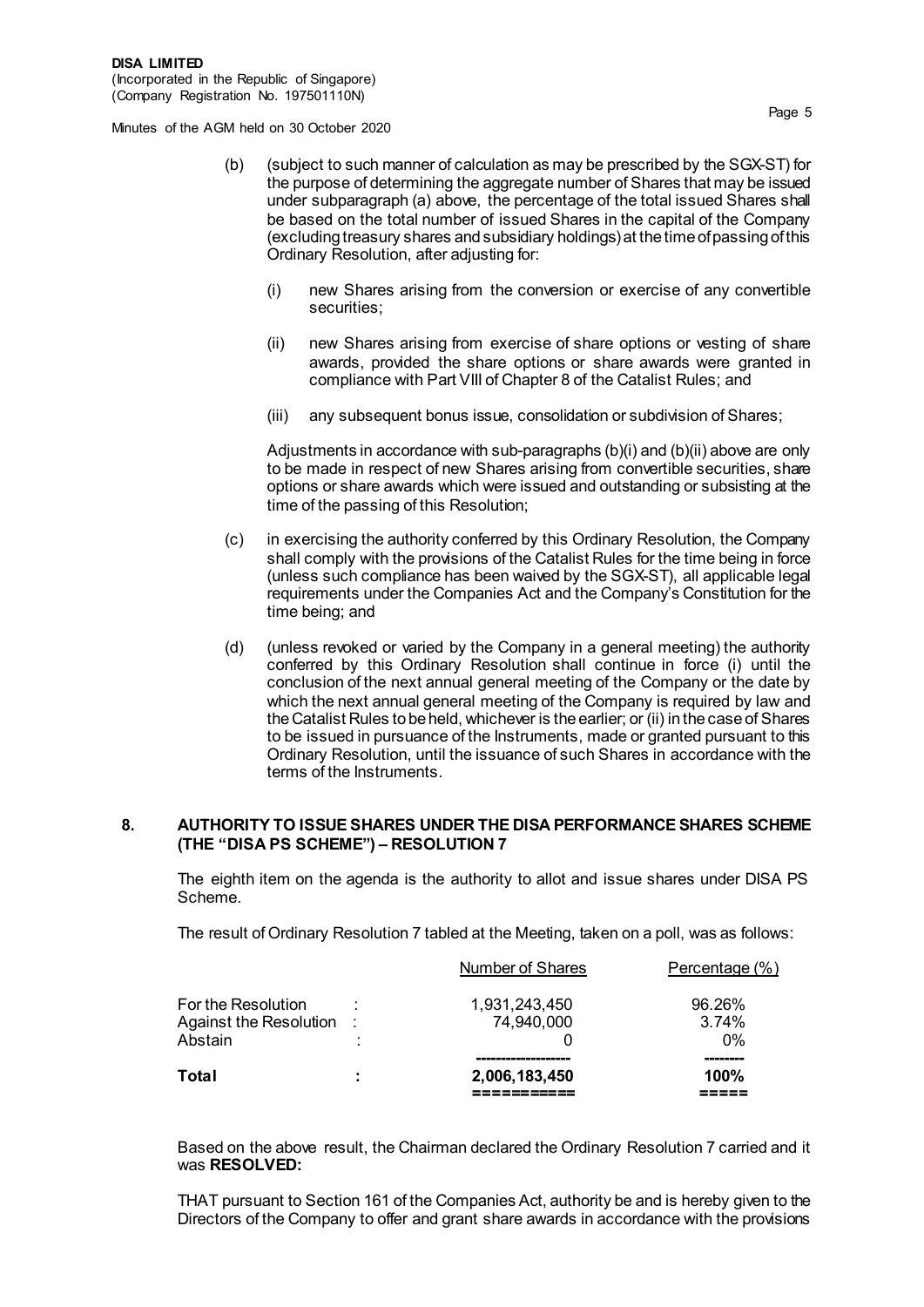of the DISA PS Scheme and to allot and issue from time to time such number of Shares in the capital of the Company as may be required to be issued pursuant to the vesting of share awards under the DISA PS Scheme, whether granted during the subsistence of this authority or otherwise, provided always that the aggregate number of new Shares to be allotted and issued pursuant to the DISA PS Scheme and any other share schemes implemented or to be implemented by the Company, shall not exceed 15% of the total number of issued Shares (excluding treasury shares and subsidiary holdings) in the capital of the Company from time to time and such authority shall, unless revoked or varied by the Company in a general meeting, continue to in force until the conclusion of the next annual general meeting of the Company or the date by which the next annual general meeting of the Company is required by law and the Catalist Rules to be held, whichever is earlier.

#### **9. THE PROPOSED RENEWAL OF THE SHARE PURCHASE MANDATE – RESOLUTION 8**

The Chairman informed that item ninth on the agenda is to seek shareholders' approval for the proposed renewal of the Share Purchase Mandate to allow the Company to purchase its issued ordinary shares in the capital of the Company. The Share Purchase Mandate would authorise the purchases or acquisitions of shares up to 10% limit during the period. Shareholders should note that purchases or acquisitions of shares pursuant to the Share Purchase Mandate will be made only as and when the Directors consider it to be in the best interests of the Company and its shareholders.

The result of Ordinary Resolution 8 tabled at the Meeting, taken on a poll, was as follows:

| Total                                                     | ÷         | 2,006,183,450              | 100%                     |
|-----------------------------------------------------------|-----------|----------------------------|--------------------------|
| For the Resolution<br>Against the Resolution :<br>Abstain | $\bullet$ | 2,001,283,450<br>4,900,000 | 99.76%<br>0.24%<br>$0\%$ |
|                                                           |           | <b>Number of Shares</b>    | Percentage (%)           |

Based on the above result, the Chairman declared the Ordinary Resolution 8 carried and it was **RESOLVED THAT:**

- (a) for the purposes of Sections 76C and 76E of the Companies Act, the Directors of the Company be and are hereby authorised to purchase or otherwise acquire from time to time issued ordinary shares in the capital of the Company (whether by way of market purchases or off-market purchases on an equal access scheme) of up to a maximum of 10% of the issued ordinary share capital of the Company (excluding treasury shares and subsidiary holdings) as at the date of the passing of this Ordinary Resolution at any price which the Directors may determine at their discretion, up to but not exceeding the Maximum Price (defined below), and such purchases and acquisitions of the Shares may be effected by way of:
	- (i) an on-market share acquisition ("**Market Purchase**") transacted on the SGX-ST through the ready market trading system, through one or more duly licensed stockbrokers or dealers appointed by the Company for such purpose; and/or
	- (ii) an off-market share acquisition ("**Off-Market Purchase**") pursuant to an equal access scheme(s) available to all shareholders, as may be determined or formulated by the Directors in their discretion, which scheme(s) shall satisfy all the conditions prescribed by the Companies Act, and otherwise be in accordance with all other laws and regulations and rules of the SGX-ST; ("**Share Purchase Mandate**");
- (b) the authority conferred on the Directors pursuant to the Share Purchase Mandate, unless revoked or varied by the Company in a general meeting, may be exercised by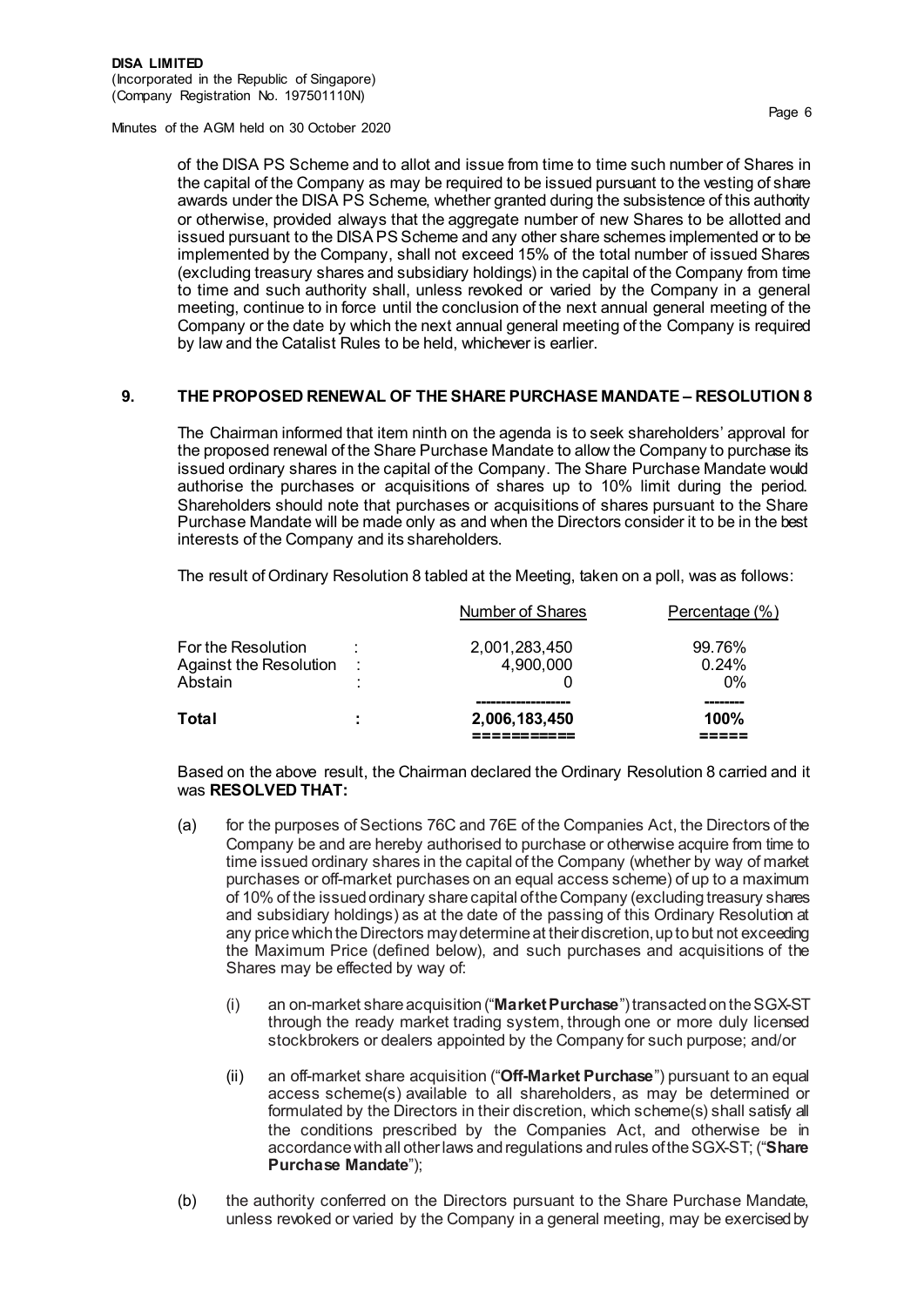the Directors at any time and from time to time during the period commencing from the date of the passing of this Ordinary Resolution and expiring on the earliest of:

- (i) the date on which the next annual general meeting of the Company is held;
- (ii) the date by which the next annual general meeting of the Company is required by law to be held; and
- (iii) the date on which purchases and acquisitions of Shares pursuant to the Share Purchase Mandate are carried out to the full extent mandated;
- (c) in this Ordinary Resolution, the purchase price (excluding brokerage, commission, applicable goods and services tax, stamp duties, clearance fees and other related expenses) to be paid for the Shares will be determined by the Directors for the purposes to effect the purchase or acquisition of Shares. The purchase price to be paid for the Shares pursuant to the Share Purchase Mandate (both Market Purchases and Off-Market Purchases), excluding related expenses of the purchase or acquisition must not exceed ("**Maximum Price**", in each case below):
	- (i) in the case of a Market Purchase, 105% of the Average Closing Price of the Shares; and
	- (ii) in the case of an Off-Market Purchase, 110% of the Average Closing Price of the shares

For the above purposes:

"**Average Closing Price**" means the average of the last dealt prices of a Share for the 5 Market Days (as defined in the Letter to Shareholders dated 14 October 2019) on which the Shares are transacted on the SGX-ST immediately preceding the date of the Market Purchase by the Company or, as the case may be, the date of the making of the offer (pursuant to an Off-Market Purchase), and deemed to be adjusted, in accordance with the Catalist Rules, for any corporate action that occurs during the relevant 5-day period and the day of the Share Purchase; and

"**date of the making of the offer**" means the date on which the Company makes an offer for an Off-Market Purchase, stating the purchase price (which shall not be more than the Maximum Price calculated on the foregoing basis) for each Share and the relevant terms of the equal access scheme for effecting the Off-Market Purchase; and

(d) the Directors and each of them be authorised, empowered to complete and do and execute all such things and acts as they or he may think necessary or expedient to give effect to this Ordinary Resolution, with such modifications thereto (if any) as they or he shall think fit in the interests of the Company.

#### **VII. PRESENTATION**

Mr. Chng Weng Wah ("**Mr. Chng**"), Managing Director and Chief Executive Officer of the Company, presented and updated the business operations of the Company to the shareholders. The Company had released the presentation slides via SGXNet on 30 October 2020 and it is annexed hereto as "**Annexure B**".

#### **VIII. END OF MEETING**

There being no other business, the Meeting ended at 10.00 a.m. and the Chairman thanked those present for their attendance at the Meeting.